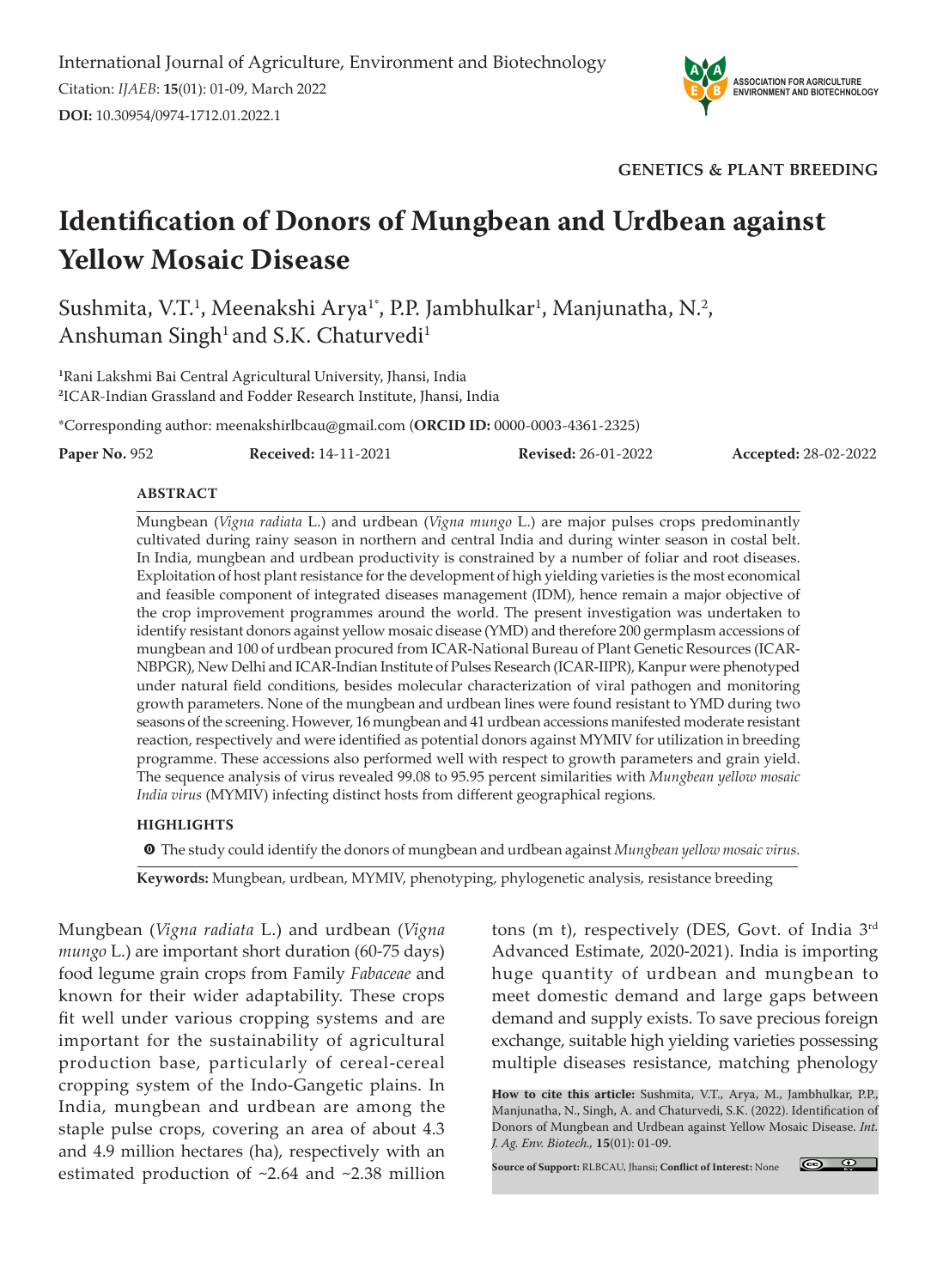

and integrated crop production technologies need to be developed for various seasons and agroecological conditions. Although yield potential of mungbean is in the range of 2.5–3.0 t/ha, however, its average productivity is staggering low at around 0.55 t/ha due to abiotic and biotic constraints, poor crop management practices and non-availability of quality seeds (Chauhan *et al.* 2010; Pratap *et al.* 2019a) with almost similar situation with urdbean. The production trends over the last decade indicate a significant potential for yield improvement to meet the growing demand of pulses as cheapest source of protein for predominantly vegetarian population of the country. One of the major biotic factors constraining realization of higher yield at farmers' fields in both mungbean and urdbean include *Mungbean yellow mosaic virus* (MYMV) disease transmitted by white fly (*Bemisia tabaci*) with an incidence of 4-40 per cent (Bashir *et al*. 2006; Iqbal *et al*. 2011). In repeated samplings over consecutive years in India it is now confirmed that at least two viral strains i.e. MYMV and MYMIV species causing yellow mosaic disease (YMD) are prevalent in Indian subcontinent. Of which, MYMIV is considered to be more predominant in northern, central and eastern India and the other MYMV in peninsular region of India (Karthikeyan *et al*. 2004; Malathi and John 2008 b; Naimuddin and Akram, 2010; Parihar *et al.* 2017).

The reported economical yield losses in these two crops have been estimated to about 85% due to YMD in India (Karthikeyan *et al.* 2014). Though judicious use of pesticides can manage the viral diseases of mungbean and urdbean to some extent, their large-scale use is neither cost effective nor eco-friendly. Hence, development of varieties with genetic resistance to such pathogens is the most effective and sustainable approach for integrated disease management. Even though there are few resistant varieties developed against YMD of mungbean and urdbean, there are chances of breakdown of resistance due to narrow genetic base and emergence of new races of pathogens and insect biotypes. Therefore, identification of stable resistant sources is continuously required for the development of resistant varieties (Akhtar *et al*. 2011). Accordingly, resistance donors to develop YMD resistant varieties in mungbean and urdbean has been identified by different researchers over

the last decade by using common acceptable scale based on severity of disease (Panduranga *et al.* 2011; Paul *et al.* 2013; Suman *et al.* 2015; Khaliq *et al.* 2017; Abrol and Sharma 2018; and Dharajiya *et al.* 2018). The study reported here was conducted in Bundelkhand region of the Indian state of Uttar Pradesh, which has a leading position in terms of area and production of pulses. There are very limited reports related to identification of resistant sources and varieties against viral diseases of mungbean and urdbean to recommend region specific resistant varieties. Therefore, phenotyping under natural field conditions was targeted to identify YMD resistant donors of mungbean and urdbean against the viral diseases so that high yielding varieties can be insulated against YMD and promoted in Bundelkhand region, which is known as Mini Pulse Bowl.

### **MATERIALS AND METHODS**

The field experiments were conducted at the Experimental Farm of the Rani Lakshmi Bai Central Agricultural University (RLBCAU), Jhansi (Uttar Pradesh) which is located at 25.51° N latitude, 78.56° E longitude, and 227 m above MSL. Sowing of the germplasm accessions was performed manually during *kharif* season on 27<sup>th</sup> July, 2019 and 24<sup>th</sup> July, 2020. Each accession was represented by a row length of 4 m with a uniform spacing of 45 cm and 10 cm between the rows and the plants, respectively. Susceptible checks (Bundelkhand Local for both the crops) and standard check varieties (SML 668, Samrat, TMB 37, MH421 for mungbean and IPU 2-43 for urdbean) were sown for comparing disease severity of the test accessions. Standard agronomic practices were followed, except plant protection, to raise crops successfully for further studies on disease development in both the crops. The disease severity under field conditions was recorded during the period from the first appearance of the disease till maturity. Ten plants were randomly selected from each accession and tagged for recording the observations at 15 days interval by observing the disease appearance on plants and scoring was done using standard rating scales as adopted by Bashir *et al*. (2006). The entire data was pooled and per cent disease index (PDI) was calculated from the above scales using the following formula (Wheeler 1969).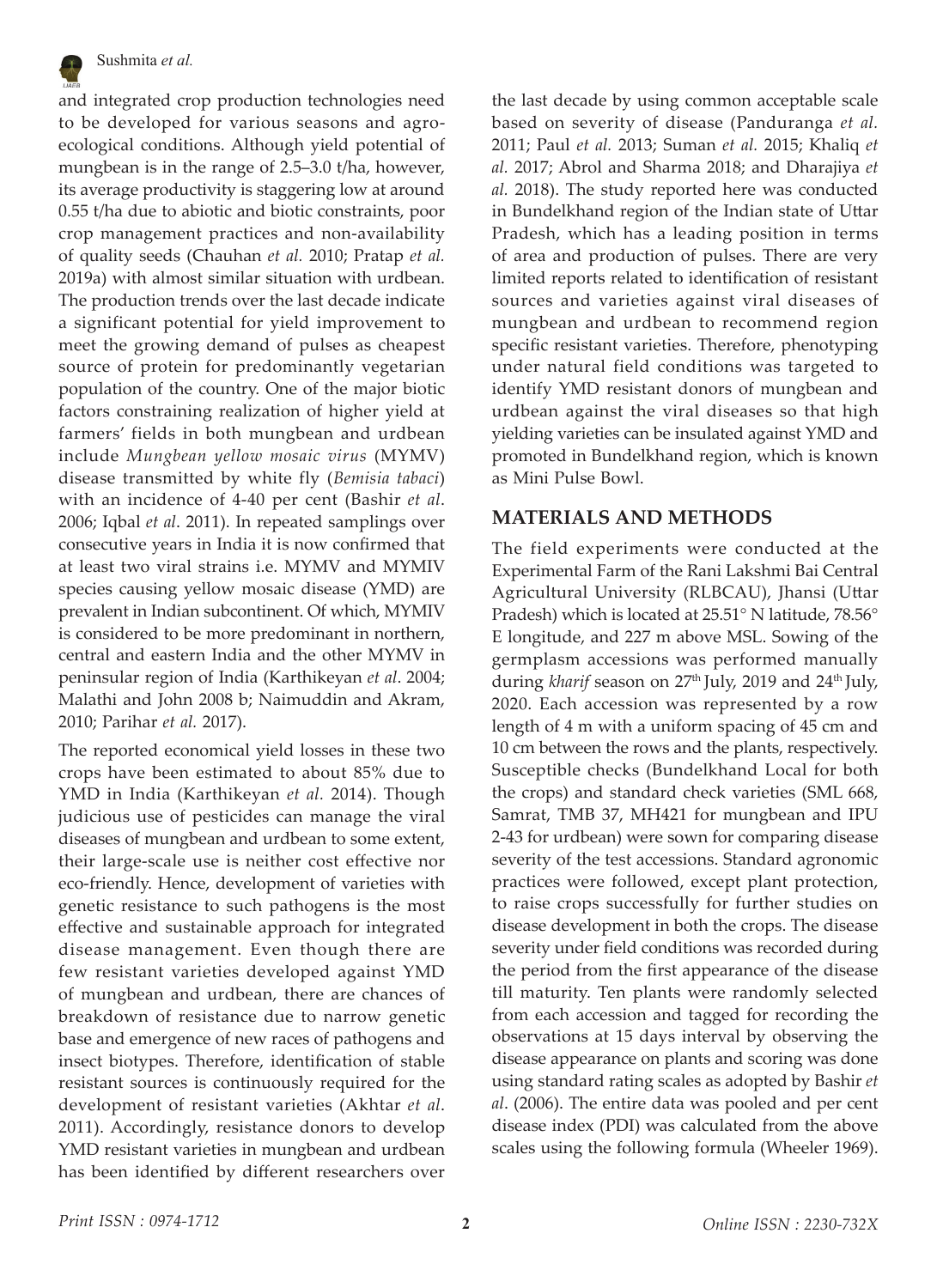Per cent Disease Index =

Summation of all rating Total number of ratings  $\times$  Maximum disease grade  $\times100$ 

### **Isolation of DNA**

Samples were collected from the plants showing YMD symptoms under field conditions, carefully placed in tagged polythene bags, and brought to the laboratory. The total genomic DNA was extracted using CTAB method (Lodhi *et al.* 1994) from the most susceptible genotypes of both mungbean (DAAV 2, PS16 and RMG991) and urdbean (BG367, IC 39227 and IC 600673) genotypes. The quantification of DNA was done at 260 nm and 280 nm wavelength using a UV-spectrophotometer to check its quantity, purity and integrity.

## **Primer synthesis and PCR amplification of viral DNA**

The degenerated oligonucleotide primers already available from coat protein region (520 bp) were synthesized (Bangalore Genei Pvt. Ltd.). The forward (5' TAATATTACCKGWKGVCCSC3') and reverse primers (5' TGGACYTTRCAWGGBCCTTCACA3') were used for amplification of genomic DNA obtained from YMD infected samples (Maheshwari *et al*. 2013). Subsequently, the viral DNA alongwith the negative control were subjected to PCR amplification keeping the annealing temperature as 58 o C.

One per cent gel was prepared by melting 1g agarose in 100 ml of 1x TAE (Tris buffer) added with 2-3 µl ethidium bromide. Sufficient amount of 1x TAE buffer was added in the electrophoresis tank to cover gel up to 10 mm depth. Each well of the gel was loaded with 8 µl PCR products along with 4 µl loading dye (HIMEDIA) along with 50 bpDNA ladder (HIMEDIA). Electrophoresis was performed for about 35-40 minutes under 50 volts. Agarose gel with migrated DNA fragments were visualized under gel documentation (Bio-Rad Laboratories). Further, the amplified products of CP region were sequenced by Sanger method at M/s Eurofins Scientific India Pvt. Ltd., Bengaluru, India.

#### **Phylogenetic analysis**

The retrieved sequences were deposited in the

GenBank, National Centre for Biotechnology Information (NCBI) database (genbankhttps:// www.ncbi.nlm.nih.gov) and accession numbers were secured. Sequences picked-up from the CP region were subjected to nBLAST to find out the homology with available nucleotide sequences from the viral DNA database available at NCBI. The nucleotide sequences that were showing higher homology were saved for phylogenetic and molecular relationships. The reliable reference sequences fetched from GenBank and viral DNA sequences from present study were aligned using the ClustalW program available in MEGA × software (*https://www.megasoftware.net/*) with default parameters. The phylogenetic tree was constructed using MEGA X software following the Maximum Likelihood method adopting 1000 bootstrap replications (Kumar *et al.* 2018).

## **RESULTS AND DISCUSSION**

During phenotyping of the germplasm accessions of mungbean and urdbean under field condition during *kharif* 2019 and *kharif* 2020 the inceptive disease symptoms of the YMD commenced on younger leaves at around 30 days after sowing. The yellow spots were scattered along the leaf lamina and more concentrated near leaf veins and midrib region. Later the spots coalesced giving irregular patches of green and yellow colour on the leaf leading to typical mosaic pattern. Finally, the symptoms covered the entire leaf area and became completely chlorotic as the disease progressed in susceptible accessions (Fig. 1 & 2).



**Fig. 1:** Symptom of yellow mosaic disease on mungbean leaves

**Fig. 2:** Symptom of yellow mosaic disease on urdbean leaves

The infected plant remains stunted exhibiting delayed maturation with few flowers and small sized pods. In most susceptible ones, pods also turned yellow with deformed seeds that led to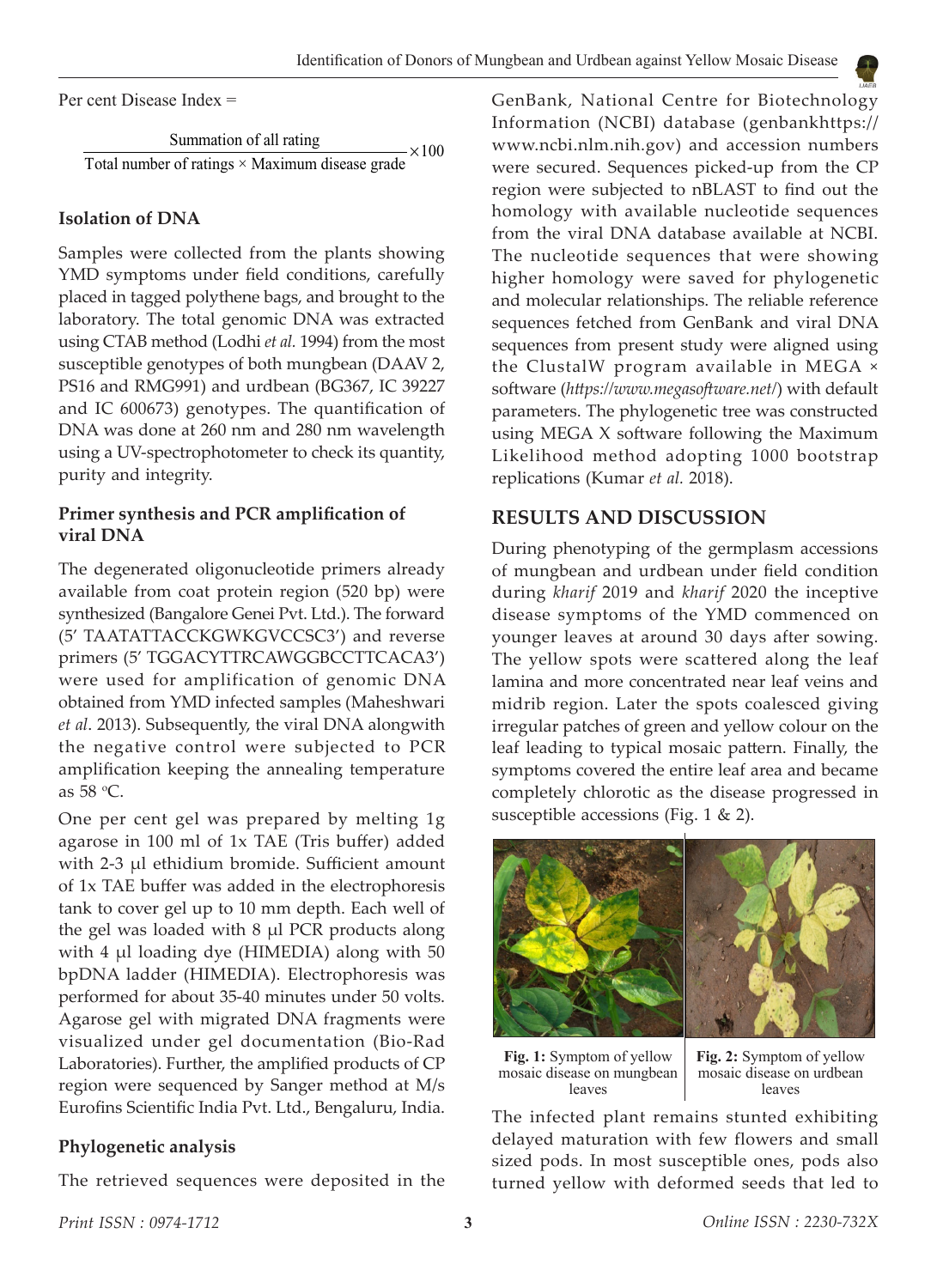

poor seed quality and less harvest. Early infection i.e. before flowering even caused death of the plants leading to complete yield loss, whereas late infections affected the quantity and quality of the economic produce.

The viral DNA was isolated directly by extracting total genomic DNA from the infected plants (mungbean genotypes DAAV 2, PS16 and RMG991 and urdbean genotypes BG367, IC 39227 and IC 60067 genotypes.) leaves displaying typical symptoms of YMD using CTAB method and later subjected to PCR amplification of partial viral coat protein (CP) gene using degenerated *Begomovirus*  specific primers. The amplification of 520 bp of CP region was obtained from the DNA of the infected samples using forward and reverse primers (Fig. 3).



*Lane M: Marker; Lane 1: DAAV-2; Lane 2: PS-16; Lane 3: RMG-991; Lane 4: BG-367; Lane 5: IC 392273; Lane 6: IC 600673.* **Fig. 3:** PCR amplification of DNA of MYMIV using universal *Begomovirus* specific primers for CP region

No amplification was observed in the negative control indicating the association of *Mungbean yellow mosaic virus* (MYMV) with YMD in both, mungbean and urdbean crops.

The BLAST homology analysis of the sequence obtained for amplified partial CP region was carried out. The sequence obtained for coat protein region of Jhansi isolate was submitted to GenBank, NCBI and accession number MT783246 was obtained. The sequence analysis displayed 99.08-95.95 percent similarity with *Mungbean yellow mosaic*  India *virus* (MYMIV), which infect distinct hosts from different geographical regions. The partial nucleotide sequence of the study isolates shared maximum identity of 99.08% with MYMIV infecting

*Dolichos* (GenBank Accession No. AY547317) from Uttar Pradesh and 98.40% with the mungbean isolate (GenBank Accession No. FM208839) reported from Pakistan.

A phylogenetic analysis based on nucleotide sequences of CP region along with other sequences obtained from GenBank, NCBI revealed that the isolated pathogen in the present study is grouped with MYMIV and thus supported the morphological identification. Further, the phylogenetic tree displayed close relation between MYMIV causing YMD in mungbean and urdbean and the isolate from *Dolichos* plant (Fig. 4) of Uttar Pradesh (GenBank Accession No. AY547317).



**Fig. 4:** Maximum likelihood phylogenetic tree generated from CP region of MYMIV isolates from mungbean and reference sequences from NCBI at bootstrap values of 1000 replicates (MEGA X)

Similar findings were reported in an earlier study where the band of approximately 520 bp consistently amplified using group specific begomoviral primers for amplification of partial coat protein gene of the MYMV (Deepa *et al.* 2017 b). The findings of Maheshwari *et al*. (2014) indicated that the CP region is efficient enough to provide a simple, rapid, and reliable method for early detection of YMV infections in pulses, thereby help to develop proper management strategies to control these viruses. MYMV was also characterized by Prema and Rangaswamy (2018) by sequencing the coat protein gene and later its phylogenetic analysis with the known *begomoviral* sequences retrieved from GenBank.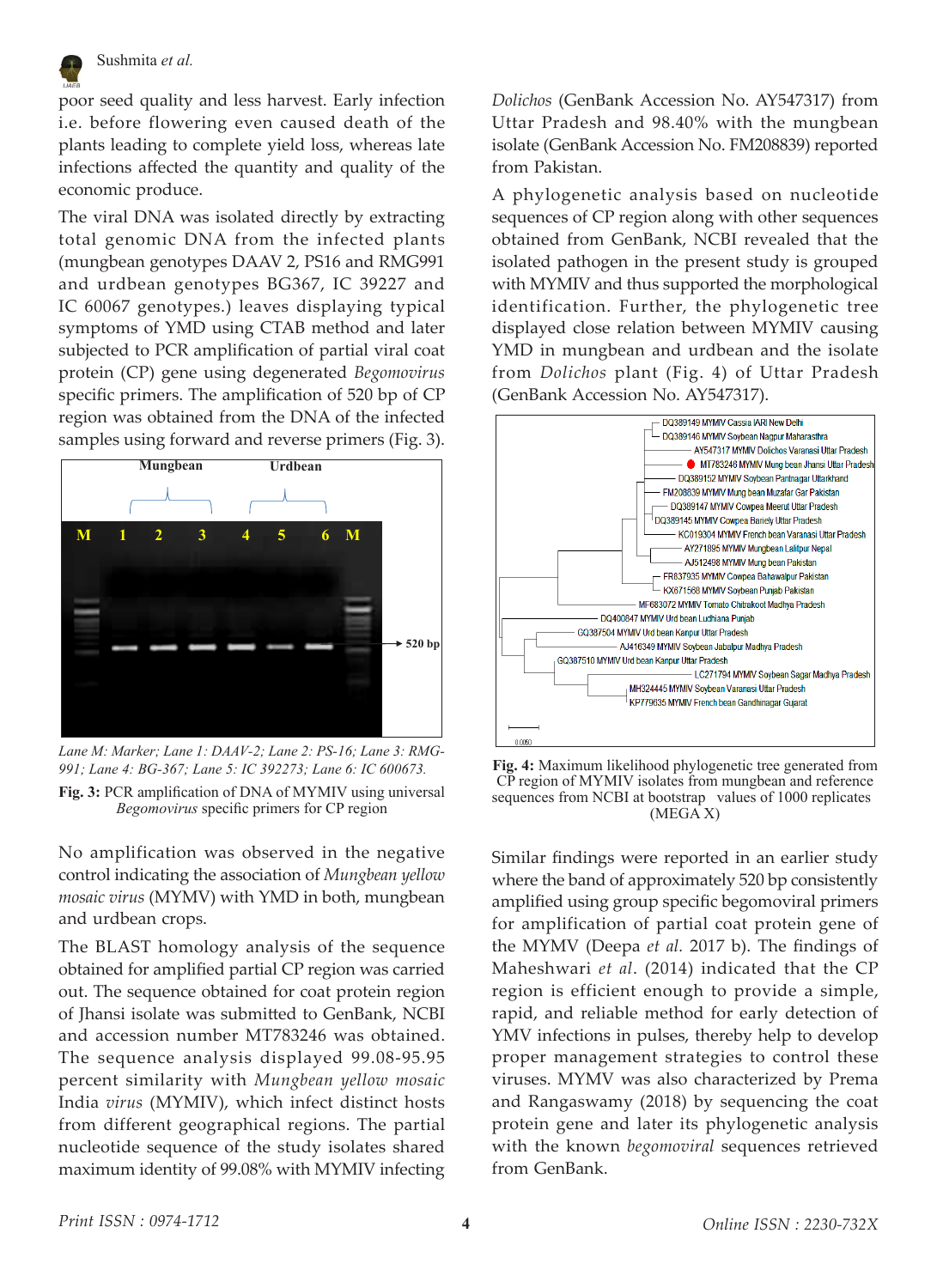#### **Screening of the germplasm**

200 mungbean germplasm along with three varieties SML 668, Samrat and MH 421 were screened against YMD in mungbean. Scoring on the disease resistance scale (Bashir *et al.* 2006) revealed 16 accessions as moderately resistant where the disease severity ranged from 27.78 to 38.39 per cent (Table 1). Germplasm accessions such as IC 118971, IC 314674, Pusa 672, and CO-8 showed lesser disease severity (27.78%) as compared to other moderately resistant germplasm accessions. Further, the accessions viz. MASH 338, SML668, Indore Mung, Pusa 672, Brazil, Co 4, Pant Mung 8, ML2037, IC 285532, PLM 187 SML 668, SML191 and IC 616493 showed consistent moderately resistant (MR) reaction during *kharif* 2020.

Similarly, out of 100 accessions of urdbean screened, 41 germplasm accessions were found moderately resistant with an average disease severity ranging

from 27.78 to 38.89 per cent. The genotypes viz., UH 8038, SPS 7, IPU 99-213, IPU 99-123, IPU 2K-99- 224, IPU-99-31, STY 2115, PGRU 95018, SPS5, IPU 99-144, IC- 530658, IC 565276, IC565247, IC41718 and IC 530452 displayed better resistance than other germplasm accessions with a disease severity of 27.78 per cent (Table 1). However during *kharif* 2020, the accessions IPU-99-232, IPU-99-31, IC 565276 displayed resistant reaction and several other accessions namely, SPS5, PGRU99028, IC-530658, PLU53A, PLU103, IC 530501, IC 565272, IC 570267, IC 600255 showed moderately resistant reaction consistently for two seasons. These results are comparable with other findings while reporting SML 668as moderately resistant against MYMV (Paul *et al*. 2013; Akhtar *et al*. 2016) and PS 16 as susceptible accession at Ranchi region (Akhtar *et al*. 2016). VBN (Gg) 2 manifested susceptible reaction during screening of mungbean genotypes by Mahalingam *et al*. (2018). Further, a study reported from Gujarat

| Reaction No. of | entries | Range of<br>PDI $(%)$ | Score          | <b>Entries</b>                                                                                                                                                                                                                                                                                                                                                                                                                                                                                                                                                                                                                                                                                                                                                                                                                      |  |  |  |
|-----------------|---------|-----------------------|----------------|-------------------------------------------------------------------------------------------------------------------------------------------------------------------------------------------------------------------------------------------------------------------------------------------------------------------------------------------------------------------------------------------------------------------------------------------------------------------------------------------------------------------------------------------------------------------------------------------------------------------------------------------------------------------------------------------------------------------------------------------------------------------------------------------------------------------------------------|--|--|--|
| MR              | 16      | 27.78-38.89           | 3              | IC 118971, IC 314674, IC 3204, IC 19420, PUSA 672, CO-8, IC 56112, SONA<br>YELLOW, ML 1256, PM 6, PANT MUNG 8, BRAZIL, CO-4, ML-2037, IC 285532,<br><b>PLM 187</b>                                                                                                                                                                                                                                                                                                                                                                                                                                                                                                                                                                                                                                                                  |  |  |  |
| <b>MS</b>       | 80      | 44.44-55.56           | $\overline{4}$ | IC 314347, EC 496839, IC 282141, IC 348964, IC 73401, IC 398988, IC 314851, IC<br>541818, IC 314697, IC 314538, IC 119106, IC 76499, IC 15567, IC 52046, IC 314419,<br>IC 373199, IC 76389, IC 249566, IC 103821, IC 121203, SML 832, IPM 312 43K,<br>IPM02-3, KM 2241, PUSA 9972, ML 1299, BM 64, BANGLADESH LONG POD,<br>ML 515, IPM 99 125, PDM 178, IPM 2-2-3, PDM 54, CO-7, TJM -3, ML- 1464,<br>OUM 11-15, NH-805, CHINA MUNG-2, TARM -1, PUSA BOLD-2, IPM 2K-14-<br>15, IPM 2-19, ML-5, INDORE MUNG, IPM 5-2-8, VMS-6, IPM 306-6, IC 76378,<br>IC 76322, PLM 771, IC 252012, PLM 780, PLM 656, IC 305249, PLM 510, IC<br>76466, PLM 652, IC 8924, IC 76464, IC 76377, IC 76418, IC 314322, IC 52083, IC<br>121220, IC 417873, IC 76451, BM 63, NM 1, MGG 347, SML 1455, IPO 1-539, SM-<br>48, PUSA 0891, IC 11443-1, PLM 783 |  |  |  |
| S               | 75      | 61.11-77.78           | 5              | MASH -1008, EC 520034-1, IC 314854, IC 305291, IC 121301, IC 314649, IPM 205-<br>7, PUSA 9531, IPM 2K 14 9, MASH 338, PM 2, MH 2-15, SONA GREEN, V-1133,<br>IC 121237, IC 37395, IC 314512, IC 52046, IC 296169, IC 333213, IC 488524,<br>PAIRY MUNG, IC 39400, IC 305284, IC 314841, IPM 06 5, GANGA 8, MGG295,<br>PUSA 9072, PAU 911, AKM 96-2, OMG 1030 (PMR), DAAV-2, PS-16, RMG-991,<br>RMG-353, KOPERGAON, TARM 2, IC 540483, IC 76338, IC 76503, IC 18915, IC<br>76477, PLM 1032, IC 9225, IC 314568, IC 296672, IC 148531, ML 2056, BDYR 2,<br>DGG 5, HUM 1, MGG 351, TARM -15, PRATEEKSHA NEPAL, PAIRY MUNG,<br>SML 191, GM-4, OMG-1045(PMR), BHUTAN LM 1, SML 1082, IC 9127-1, IC-<br>507454, PLM 501, IC 764-76, PLM 482, IC 76474, PLM 655, IC 305291, PLM 646,<br>PLM 653, IC 76463, IC 76453, PLM 190, PLM188         |  |  |  |
| <b>HS</b>       | 29      | 83.33-94.44           | 6              | PDM 11, IC 421089, SUKETI 1, AKP/NP/8/9, COGG 912, K 851, KM11-584,<br>IPM409-4, JBT 46/23, VAMBAN 2, VBN (Gg-2), IC 76414, IC 10187, IC 763502, IC<br>305241, IC 8422, IC 397142, PLM 998, PLM 772, PLM 647, IC 76448, IC 76444, IC<br>1082, LBG 623, ADT 3, IC 76361, IC 76370, PLM 24, PDM 11                                                                                                                                                                                                                                                                                                                                                                                                                                                                                                                                    |  |  |  |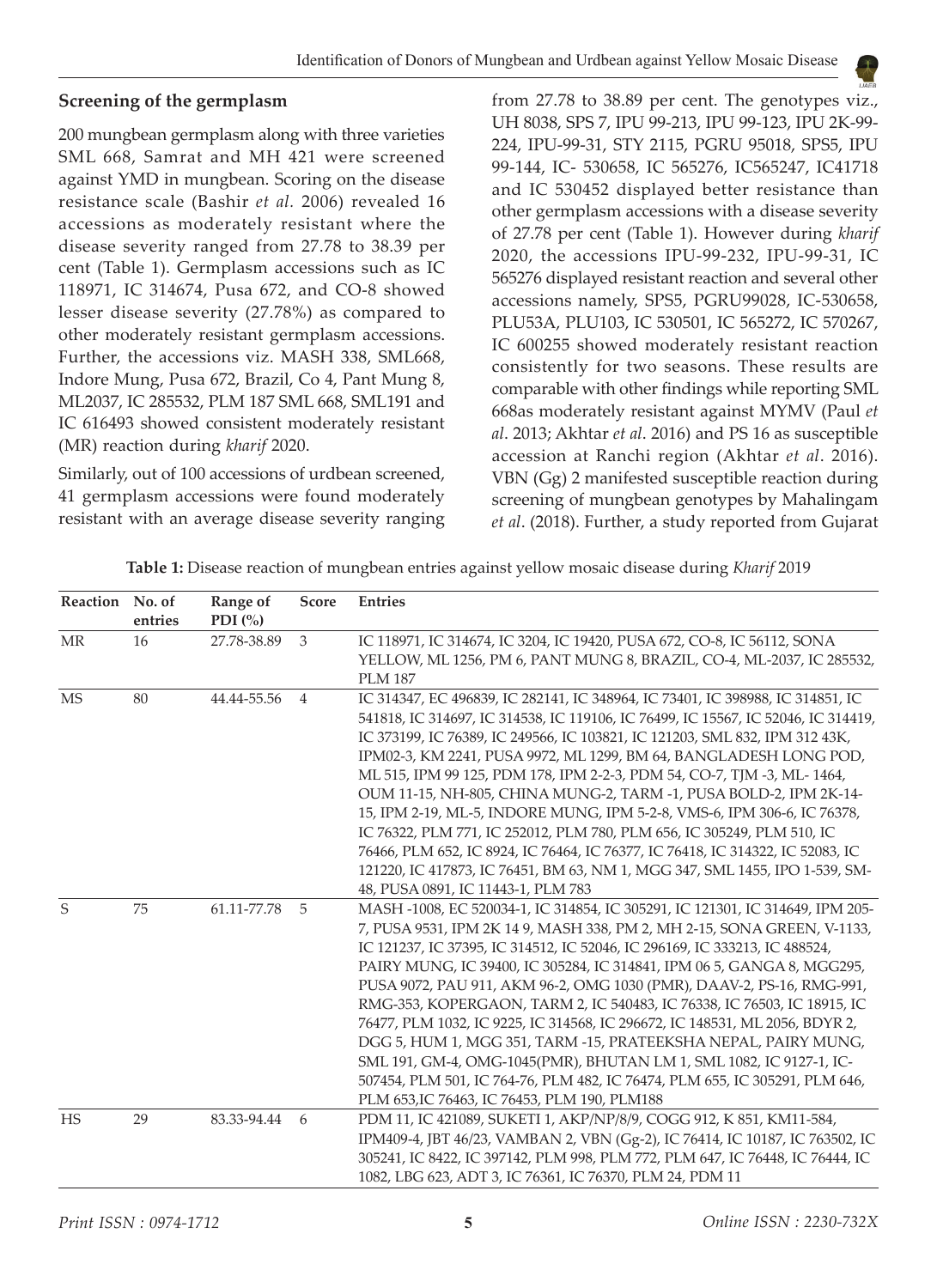

| <b>Plant characters</b>     | Mungbean          |                        | Urdbean           |                     |
|-----------------------------|-------------------|------------------------|-------------------|---------------------|
|                             | $Mean + S.D$      | Range                  | $Mean + S.D$      | Range               |
| Plant height (cm)           | $67.25 \pm 13.68$ | 27.5 to 91.5           | $65.74 \pm 26.03$ | 31.5 to 108.5       |
| Pod length (cm)             | $5.25 \pm 1.16$   | 3.0 to 6.75            | $3.70 \pm 0.44$   | $2.75$ to $4.5$     |
| Number of cluster per plant | $5.46 \pm 2.55$   | $2.5 \text{ to } 13.0$ | $7.56 \pm 2.72$   | 3 to 13.5           |
| Number of pods per cluster  | $2.60 \pm 0.42$   | $2.0 \text{ to } 3.0$  | $2.90 \pm 0.75$   | $1$ to $4$          |
| Number of seeds per pod     | $6.48 \pm 0.79$   | 5.5 to 8.5             | $5.90 \pm 0.85$   | $4.5 \text{ to } 7$ |

**Table 2:** Average mean and range of plant growth characters of moderately resistant mungbean (16) and urdbean genotypes (41)

revealed that HUM 1 unveiled susceptible reaction out of 35 mungbean genotypes during *Kharif* 2019 (Dharajiya *et al.* 2018), akin to the results of the present study. However, the germplasm accessions CoGG 912, SML 1082 and Kopergaon local expressed moderately susceptible reaction in their studies, although CoGG 912 sighted highly susceptible and SML 1082 and Kopergaon local susceptible reaction in the present trial. Chandra *et al*. (2019) also supported the findings regarding HUM 1 while screening mungbean genotypes against MYMV at Ayodhya (India). The moderately susceptible reaction was observed in Pusa Bold 2 and SML 191 however SM 48, ML 515, ML 5 and IPM 306-6 displayed susceptible reaction (Singh and Singh 2019). The susceptible reaction was also observed in Kopergaon and moderately resistant reaction in MH 421 against MYMV in mungbean (Abhay *et al*. 2020) that were affirmative to the results reported in the present study. Similarly, K 851 and COGG 912 scored in the highly susceptible category in our experiment similar to the observations recorded earlier at Varanasi and Raichur (Bhanu *et al.* 2017; Deepa *et al*. 2017 a). The possible reason for this variation in the susceptibility of genotypes to the virus may be due to host plant interactions with pest, pathogen and environment.

Similar work on screening of the urdbean germplasm was carried out by Singh *et al*. (2008) at Jammu and the genotype IPU99-23 showed susceptible reaction whereas in the study under report IPU99- 23 showed moderately susceptible reaction. Kumar and Bal (2012) reported PGRU 95018 as resistant at Gurdaspur, though it exhibited moderately resistant reaction in the present study at Jhansi. Gopi *et al*. (2016) evaluated 49 germplasm lines against MYMV in urdbean at Guntur, in which PU 30 showed moderately resistant reaction similar to findings of the our study. However, SPS 7 displayed resistant reaction towards MYMV (Shamim and Pandey 2014) in Uttar Pradesh, although it was moderately resistant in the current findings. The absence of resistant sources within the test germplasm accessions highlights the need for evaluation of larger number of accessions for exploiting new sources of germplasm to overcome the limited genetic diversity in cultivated mungbean and urdbean (Nair *et al*. 2019) for disease resistance breeding.

### **Study on plant growth parameters of mungbean and urdbean**

The details of the *per se* performance and range among 200 germplasm accessions of mungbean and 100 of urdbean with respect to five agronomic traits has been presented in Table 2. In mungbean, the maximum variation was recorded for plant height followed by number of cluster per plant and pod length, whereas minimum variation was apparent in the number of pods per cluster. The general mean for plant height varied from 27.5 cm (PLM 187) to 91.5 cm (ML 1256). The mean pod length was 5.25 cm with a range of 3.0-6.75 cm. The genotype DGG 5 exhibited maximum pod length followed by Co 4 and IC 314322, whereas the smallest pods were observed in PLM 187. A wide range of variation was recorded among the 200 mungbean accessions for number of clusters per plant with a general mean of 5.46 {2.5 (IC 285532, PLM 187, Pant Mung 8, IC 118971)} to 13 (Pusa 672). The average number of pods per cluster (2.60) was observed with the minimum number as 2 pods in IC 285532, PLM 187, Pant Mung 8, Sona Yellow, IC 56112, IC 19420 and maximum 3 pods in IC 314322, IC 73401, IC 76499, ML-2037, NM 1, IC 3204, Pusa 672, CO 8, ML 1256, CO 4 and ML-2037. The general mean for number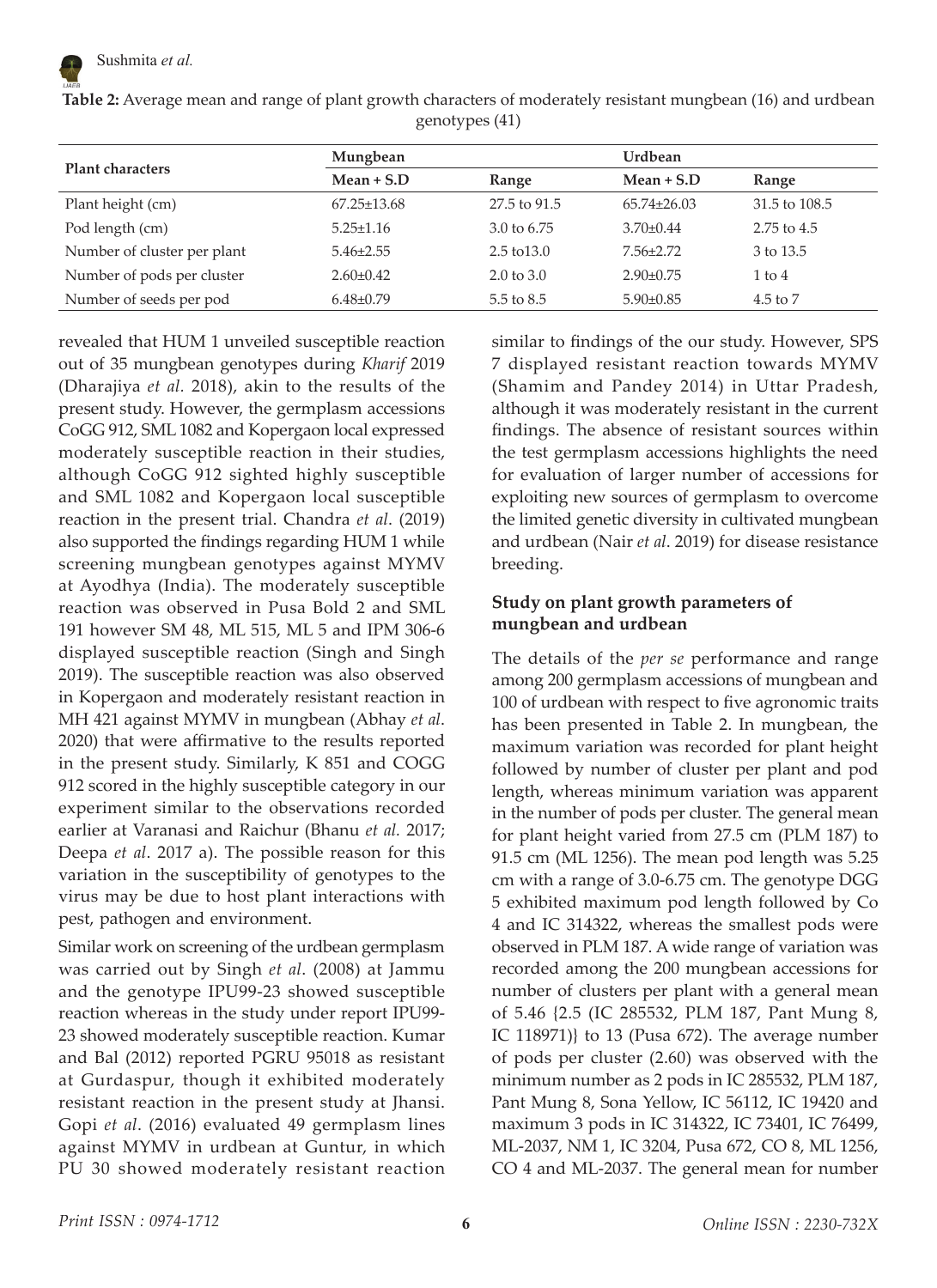

of seeds per pod (6.48 seeds) ranged from 5.5 to 8.5. The maximum number of seeds per pod (7) was observed in Pusa 672, DGG 5 and IC 3204.

In urdbean genotypes, the mean plant height was 65.74 cm in with large variations from 31.5 cm (IC 570267) to 108.5 cm (IPU2K-99-224). The mean pod length exhibited a general mean of 3.70 cm and varied from 2.75 cm (IC 565272) to 4.5 cm (IC 565276). The cluster per plant (3-13.5) and pods per plant (1-4) also displayed wide variations. PLU 81 had maximum number of clusters per plant (13.5) followed by PGRU 95018 (12.5), IPU 99-123 (12) and PDU 8 (11), whereas IC 565276 flashed minimum clusters. The genotypes PDU-8 (4) and PLU 81 (3.5) displayed maximum number of pods per cluster, while genotypes IC 566025, PLU 103 and IC 565291 relatively exhibited lesser number of pods per cluster. The number of seeds per pod ranged from 4.5 to 7 (with Mean 5.50) indicating that most of the genotypes were of medium size. Bag *et al*. (2014) reported that T-9 have on an average 5.4 seeds per pod close to our findings.

In the present study, PLU 81, PGRU 95018, IPU 99-123 and PDU 8 displayed most promising yield contributing attributes *viz*. clusters per plant, pods per cluster and seeds per pod. PLU 81 had the maximum clusters per plant (13.5) followed by PGRU 95018 (12.5), IPU 99-123 (12) and PDU 8 (11). PDU 8 also had maximum number of pods per cluster (4) followed PGRU 95018, IPU 99-123, PLU 81 (mean 3.5 clusters per plant). Further, PDU 8, PGRU 95018 and IPU 99-123 had more number (6.5) of seeds per pod.

Sarkar *et al.* (2014) also reported that mungbean PM 2 genotype had 76.16 cm of plant height with pod length of 7.88 cmsimilar to the observations recorded in our study (mean plant height 75.0 cm; mean pod length 5.5). Further, according to Annual Report (2013-14) of the ICAR-IIPR genotypes viz., Pusa 672, PDM 11, Samrat was having the height of >40 cm and Narendra Moong 1 which supported the result obtained in the current investigation where the height of Pusa 672, PDM 11, Samrat and Narendra Moong 1 (NM1) is 74.5 cm, 82 cm, 71 cm and 68 cm, respectively.

In the present investigation, based on the study on the disease scoring and plant growth parameters, the mungbean accessions viz., Pusa 672, ML 1256, Pant Mung 8, ML-2037, IC 285532, PLM 187, IC 118971, IC 314674, Brazil and IC 3204; and urdbean genotypes viz., PGRU 95018, IPU 99-123, IPU-99- 232, IPU-99-31, IC 565276 and PDU 8 were identified as potential donors against MYMIV and can be utilized for breeding YMD resistant varieties.

# **CONCLUSION**

Resistance breeding remain a focused objective of most of the crop improvement programs as it is the most effective, economical, and sustainable approach to manage biotic stress to combat the outbreak of diseases. Even though few resistant varieties have been developed against YMD ases of mungbean and urdbean, there is possibility of breakdown of resistance/tolerance due to narrow genetic base and emergence of new races of pathogens and insect biotypes (vector). Therefore, identification of resistant sources needs to be explored immediately for the development of resistant varieties. In the set of screened germplasm of mungbean and urdbean, no resistant lines to *Mungbean yellow mosaic India virus* (MYMIV) were found. However, some geno types of mungbean (16) and urdbean (41) displayed moderately resistant reaction to MYMIV.

The phylogenetic analysis of the coat protein sequence of viral DNA and its cluster based comparison revealed that the viral strain prevailing at Jhansi is MYMIV and can be grouped with the clusters of MYMIV. The nucleotide sequence of the isolate shared 99.08% identity with MYMIV infecting *dolichos* from Uttar Pradesh. Since the pathogen strains vary from region to region, the results may be helpful in identifying the pathogen strain prevalent in Bundelkhand region.

Based on the study on the plant growth parameters, the mungbean genotypes Pusa 672, ML 1256, Brazil; and IC 3204; and urdbean genotypes PGRU 95018, IPU 99-123 and PDU 8 were identified as potential donors for resistance breeding for moderate tolerance against MYMIV.

# **REFERENCES**

- Abhay, M., Sangita, S., Deo, P., Birendra, K. and Sanjeev, K. 2020.Molecular characterization of mungbean [*Vigna radiata* (L.) Wilczek] genotypes for resistance against *Mungbean yellow mosaic virus* (MYMV). *Res. J. Biotech.,*  **15**(6): 123-134.
- Abrol, S. and Sharma, P. 2018. Screening of mungbean accessions against *Mungbean yellow mosaic virus* (MYMV)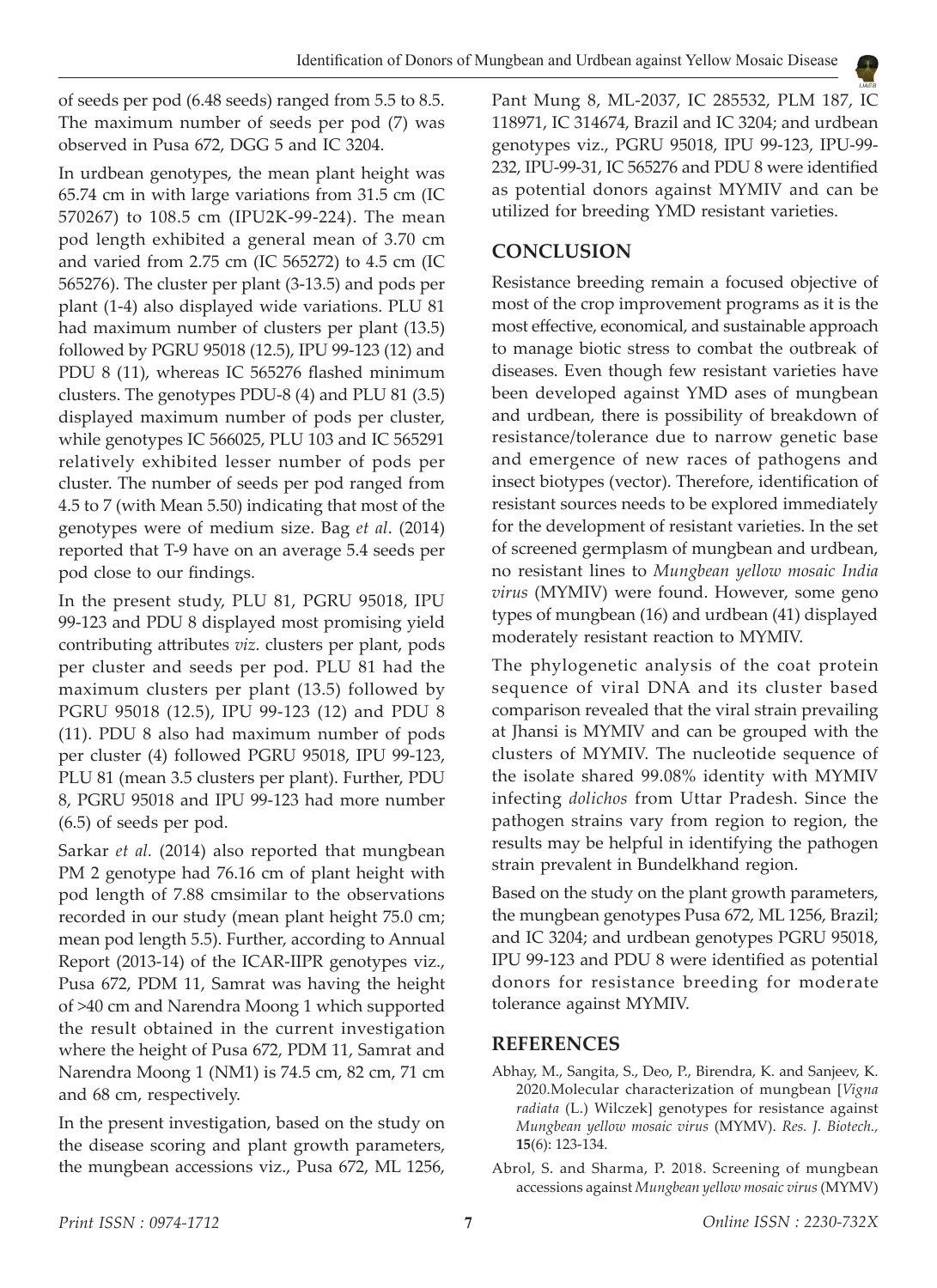

under sub-tropical irrigated conditions of Jammu region, India. *Int. J. Curr. Microb. and Appl. Sci*., **7**(2): 42-50.

- Akhtar, J., Lal, H.C., Singh, P.K., Karmakar, S., Gautam, N. K. and Kumar, A. 2016. Identification of resistant sources of *Vigna* spp. against yellow mosaic disease. *Virology and Mycology*, **5**(1): 153.
- Akhtar, K.P., Sarwar, G., Abbas, G., Asghar, M.J., Sarwar, N. and Shah, T.M. 2011. Screening of mungbean germplasm against *Mungbean yellow mosaic* India *virus* & its vector *Bemisiatabaci*. *Crop Prot*., **30**: 1202-1209.
- Bashir, M., Ahmad, Z. and Ghafoor, A. 2005. Sources of genetic resistance in mungbean and blackgram against urdbean leaf crinkle virus (ULCV). *Pakistan J. Bot*., **37**: 47–51.
- Bhanu, N.A., Singh, M.N. and Srivastava, K. 2017. Screening mungbean [*Vigna radiata* (L.) Wilczek] genotypes for Mungbean yellow mosaic virus resistance under natural condition. *Adv. in Plants and Agric. Res*., **7**(6): 1-4.
- Chandra, S., Rajvanshi, N.K., Kumar, P., Tripathi, R.M. and Chauhan, M.P. 2019. Reaction of urdbean (*Vigna mungo*) genotypes against cercospora leaf spot (CLS). *Int. J. Chem. Stud.,* **7**(3): 439-440.
- Chauhan, Y.S., Douglas, C., Rachaputi, R.C.N., Agius, P., Martin, W. and King, K. 2010. Physiology of mungbean and development of the mungbean crop model. *In: Proceedings of the 1st Australian Summer Grains Conference Australia, Gold Coast, QL*. 21–24.
- Deepa, H., Govindappa, M.R., Kenganal, M., Kulkarni, S.A. and Biradar, S.A. 2017 a. Screening of greengram genotypes against *Mungbean yellow mosaic virus* diseases under field condition. *Int. J Pure and Appl. Biosci*., **5**(2): 1049-1056.
- Deepa, H., Govindappa, M.R., Kulkarni, S.A., Kenganal, M. and Biradar, S.A. 2017 b. Molecular detection of yellow mosaic disease of greengram through polymerase chain reaction. *Bulletin of Environ. Pharmacology and Life Sci.,*  **6**(1): 507-509.
- Dharajiya, D.T., Ravindrababu, Y. and Pagi, N.K. 2018. Screening of mungbean [*Vigna radiata* (L.) Wilczek] genotypes for resistance against *Mungbean yellow mosaic virus* (MYMV) under field condition. *Int. J. Curr. Microb. & Appl. Sci*., **7**(5): 3472-3483.
- Gopi, P., Satyanarayana, A., Krishna, R.A. and Rao, S.K.R.S. 2016. Evaluation of blackgram germplasm for resistance against YMV. *J. Plant Pathol. & Microbiol*., **7**(7): 368.
- Iqbal, U., Iqbal, S.K., Afzal, R., Jamal, A., Farooq, M.A. and Zahid, A. 2011. Screening of mungbean germplasm against *Mungbean yellow mosaic virus* (MYMV) under field conditions. *Pakistan J. Phytopathology*, **23**(1): 48-51.
- Karthikeyan, A.S., Vanitharani, R., Balaji, V., Anuradha, S., Thillaichidambaram, P., Shivaprasad, P.V., Parameswari, C., Balamani, V., Saminathan, M. and Veluthambi, K. 2004.Analysis of an isolate of *Mungbean yellow mosaic virus* (MYMV) with a highly variable DNA B component. *Archives of Virology*, **149**: 1643-1652.
- Karthikeyan, A., Shobhana, V. G., Sudha, M., Raveendran, M., Senthil, N.,Pandiyan, M. and Nagarajan, P. 2014.

*Mungbean yellow mosaic virus* (MYMV): a threat to green gram (*Vigna radiata*) production in Asia. *Int. J. Pest Manag*., **60**(4): 314-324.

- Khaliq, N., Koul, V., Shankar, U., Ganai, S.A., Sharma, S. and Norboo, T. 2017. Screening of mungbean (*Vigna radiata* (L.) Wilczek) varieties against whitefly (*Bemisia tabaci* Genn.) and *Mungbean yellow mosaic virus* (MYMV). *Int. J. Curr. Microb. & Appl. Sci*., **6**(8): 129-132.
- Kumar, A. and Bal, R.S. 2012. Screening of urdbean germplasm against MYMV and cercospora leaf spot diseases. *Trends in Biosci*., **5**(2): 127-128.
- Kumar, R.R., Rajabaskar, D. and Karthikeyan, G. 2018. Screening of greengram (*Vigna radiate* (L) Wilczek) genotypes against *Bemisia tabaci* (Gennadius) & *Mungbean yellow mosaic virus* in Tamil Nadu. *Trends in Biosci*., **11**(29): 3580-3587.
- Lodhi, M.A., Ye, G., Weeden, N.F. and Reisch, B.I. 1994. A simple & efficient method for DNA extraction from grapevine cultivars &Vitis species. *Plant Molecular Biology Reporter*, **12**: 6-13.
- Mahalingam, A., Satya, V.K., Manivannan, N., Narayanan, L.S. and Sathya, P. 2018. Inheritance of mungbean yellow mosaic virus disease resistance in greengram [*Vigna radiata* (L.)Wilczek]. *Int. J. Curr. Microb. and Appl. Sci*., **7**(1): 880-885.
- Maheshwari, R., Panigrahi, G. and Angappan, K. 2014. Molecular characterization of distinct YMV (Yellow mosaic virus) isolates affecting pulses in India with the aid of coat protein gene as a marker for identification. *Molecular Biology Reports*, **41**(4): 2635-44.
- Malathi, V.G. and John, P. 2008b. Gemini viruses infecting legumes. In: *Characterization, Diagnosis and Management of Plant Viruses*, Eds.: G. P. Rao, P. Lava Kumar & R.J. Holguin-Pena. Stadium Press, Houston, pp. 97-123.
- Naimuddin, K. and Akram, M. 2010. Detection of mixed infection of begomoviruses in cowpea and their molecular characterization based on CP gene sequences. *J of Food Legume*, **23**: 191-195.
- Nair, R.M., Pandey, A.K., War, A.R., Hanumantharao, B., Shwe, T., Alam, A., Pratap, A., Malik, S.R., Karimi, R., Mbeyagala,E.K., Douglas, C.A., Rane,J. and Schafleitner,R. 2019. Biotic and Abiotic Constraints in Mungbean Production—Progress in Genetic Improvement. *Front. Plant Sci*., **10**: 1340.
- Panduranga, G.S., Vijayalakshmi, K., Reddy, L.K. and Rajashekar, H. 2011. Evaluation of mungbean germplasm for resistance for resistance against whitefly and mungbean yellow mosaic virus disease. *Indian J. of Entomology*, **73**(3): 338- 342.
- Parihar, A.K., Kumar, A., Dixit, G.P. and Gupta, S. 2017. Seasonal effects on outbreak of yellow mosaic disease in released cultivars of mungbean (*Vigna radiata*) and urdbean (*Vigna mungo*). *Indian J. Agric. Sci*., **87**(6): 734-8.
- Paul, P.C., Biswas, M.K., Mandal, D. and Pal, P. 2013. Studies on host resistance of mungbean against *Mungbean yellow mosaic virus* in the agro-ecological condition of lateritic zone of West Bengal. *The Bioscan*., **8**(2): 583–587.